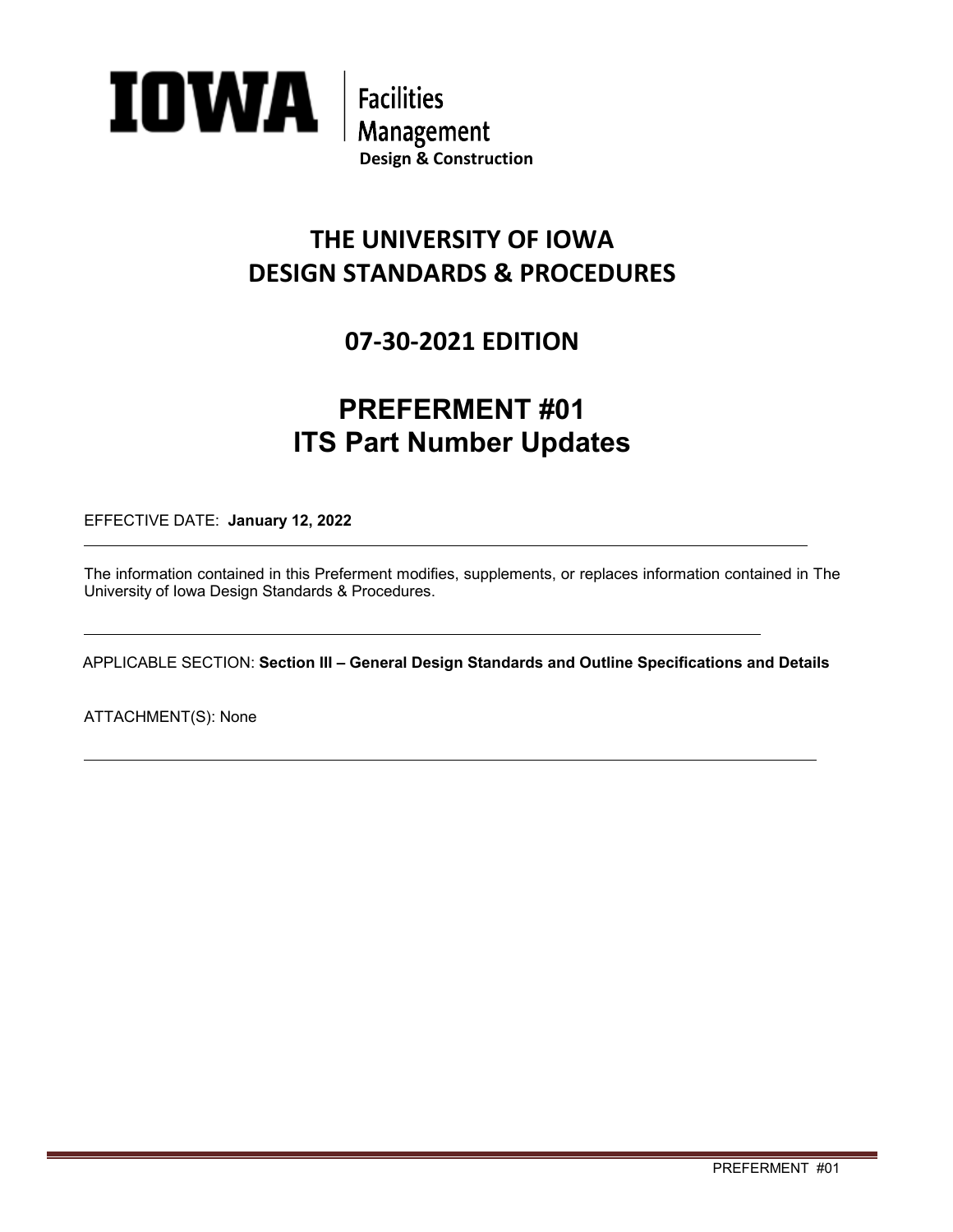

#### APPLICABLE TO SECTION **III – General Design Standards and Outline Specifications and Details**:

ITEM #1 27) COMMUNICATIONS

Revise article 3.9.2.1 to read: Chatsworth Product Inc., ¼-inch by 4-inch by 12-inch, part number 40158-012

ITEM #2 27) COMMUNICATIONS

Revise article 3.10.2.1 to read: Patch panels shall be CommScope Systimax 360 EVOLVE 24 PORT PATCH PANEL 360-E-MOD-1U-24 CPP-UDD14-1U24, Systimax part number 760245531

ITEM #3 27) COMMUNICATIONS

Revise article 3.10.3.1 to read: Outlets shall be CommScope Systimax GigaSPEED XL MGS600-262 CAT6A 1-Port MOD JACK 110-8W8P UTP T568A/B CAT6A, Systimax part number 760092429 WHITE.

#### ITEM #4 27) COMMUNICATIONS

Revise article 3.10.4.3 to read: Wall phone faceplates shall be CommScope Systimax SINGLE PORT WALL PHONE PLATE 1-PORT FLUSH MT UNLOADED SGL GANG M-SERIES W/MTG LUGS, Systimax part number M10LW4SP STAINLESS.

ITEM #5 27) COMMUNICATIONS

Revise article 3.10.5.1 to read: Patch cables shall be CommScope Systimax GigaSPEED XL CAT6A Patch Cable CBL ASSY MOD 23-4PR CAT6A T568B BLUE, Systimax part number CPCSSX2-0ZFxxx.

ITEM #6 27) COMMUNICATIONS

Revise article 3.10.5.2 to read: USER END: Patch cables shall be CommScope Systimax GigaSPEED XL CAT6A patch cable CBL ASSY MOD 23-4PR 10FT CAT6A T568B BLUE, Systimax part number CPCSSX2-0ZF010 (10-FT).